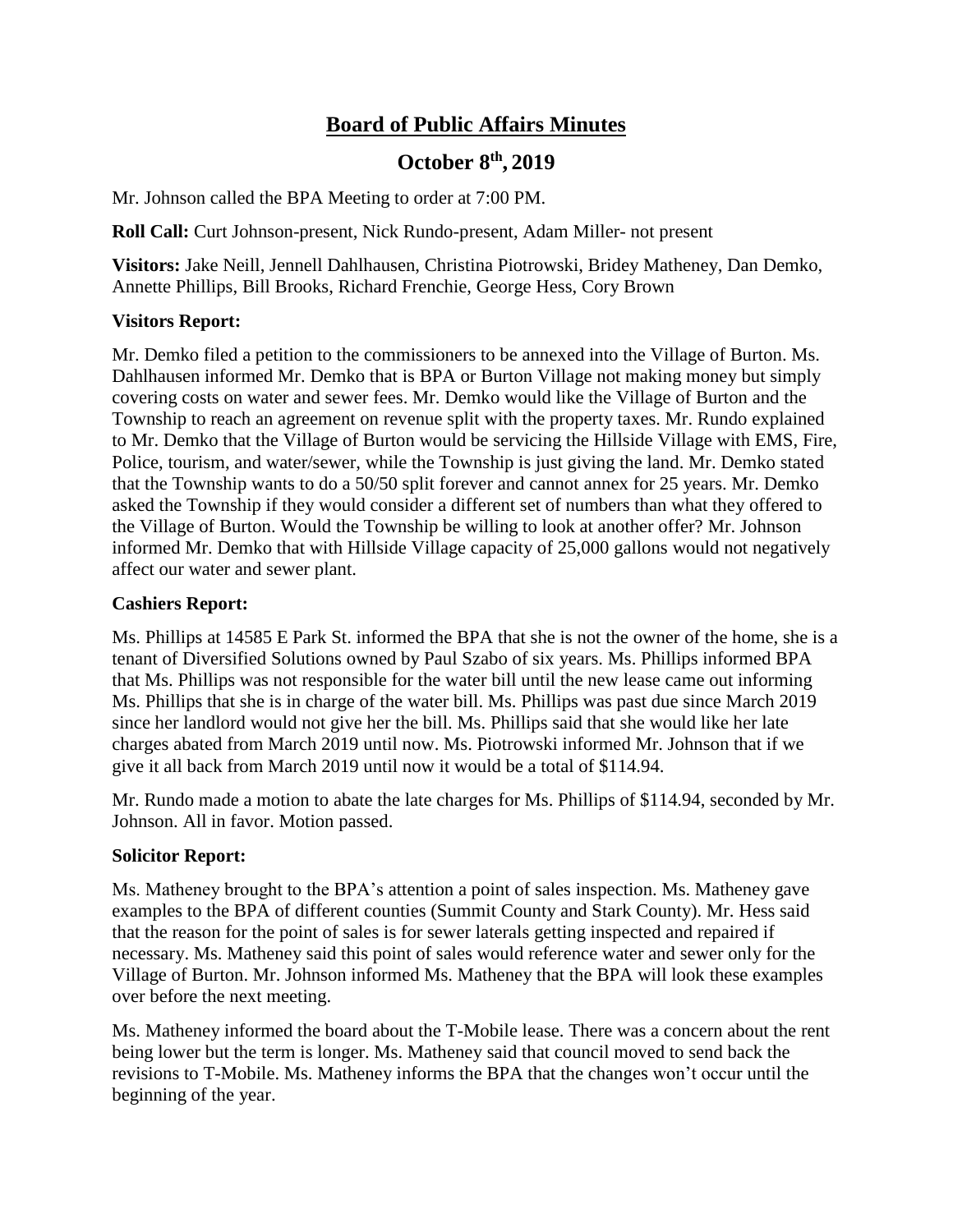# **Engineer Report:**

Mr. Hess informed the BPA that he is working on Goodwin Ave. Mr. Johnson talked about the specifications and rules for Goodwin Ave. Mr. Hess said that the manholes and valves on Goodwin Ave will have concrete around them similar to the ones on Rapids Rd.

# **Clerk/Treasurer:**

Mr. Johnson made a motion to approve the bills, seconded by Mr. Rundo. All in favor. Motion passed.

Mr. Rundo made a motion to approve the minutes for September  $10<sup>th</sup>$ , 2019, seconded by Mr. Johnson. All in favor. Motion passed.

Ms. Dahlhausen informed the BPA there was a company that was getting water from a fire hydrant in the fairgrounds. Ms. Dahlhausen said that the maintenance man saw the individual filling up a truck and took a picture which Mr. Neill has on file. Mr. Neill informed BPA that it happened in August 2019. Ms. Dahlhausen said the truck took 1800 gallons and the Village of Burton would charge him \$86.96. Ms. Dahlhausen informed BPA that this company is from Brooklyn Heights and the individual lives somewhere around here. Mr. Neill said that he called the company, talked to a manager, gave them their truck number, which confirmed that there was an employee filling up the tank using our fire hydrant. Ms. Dahlhausen will be sending out an invoice to the company with a charge of two hours of 130% of Mr. Neill's wages, in addition with a bulk permit fee plus water usage.

# **Operators Report:**

Mr. Neill informed BPA that RCAP is moving along marking stuff around town. Mr. Neill said that they are having trouble finding curb stops, since some are nonvisible. Mr. Neill said that the majority of the pipes should be copper but Mr. Johnson said there may be plastic piping around town since plastic is now an option for home owners service lines.

Mr. Neill said WWTP progress meeting they are pushing to have equipment startups in November.

Mr. Neill mentioned about that three fire hydrants will be getting repaired. Mr. Neill and Mr. Poulson will be fixing the casting of a watch valve for one of the hydrants.

Sewer line cleaning is done for the year. Mr. Neill informed the BPA where the sewer line cleaning was done. The Lake County Sewer Co, Inc did W Park St (in front of the Church) to the start of South Cheshire St. to Baird St, half of Garden out to 87, then to the start W Park heading West to Rapids Rd. Mr. Neill informed BPA that overall everything was good but one major problem from 87 to Baird St was a sewer snake stuck in one of the laterals. Mr. Neill explains that the dig will be where the school traffic sign is located on 87 with a possibility of a dig five feet down.

Mr. Neill informed that the Evergreen water line repair was four feet South of the repair we did last month. Mr. Neill explained it was a service connection just cracked around the valve in the line.

Mr. Neill informed the BPA that the Judd project is done. It was one drip every half a minute to a minute from the tap, but the corp stop was good. It was the flair end that leaked.